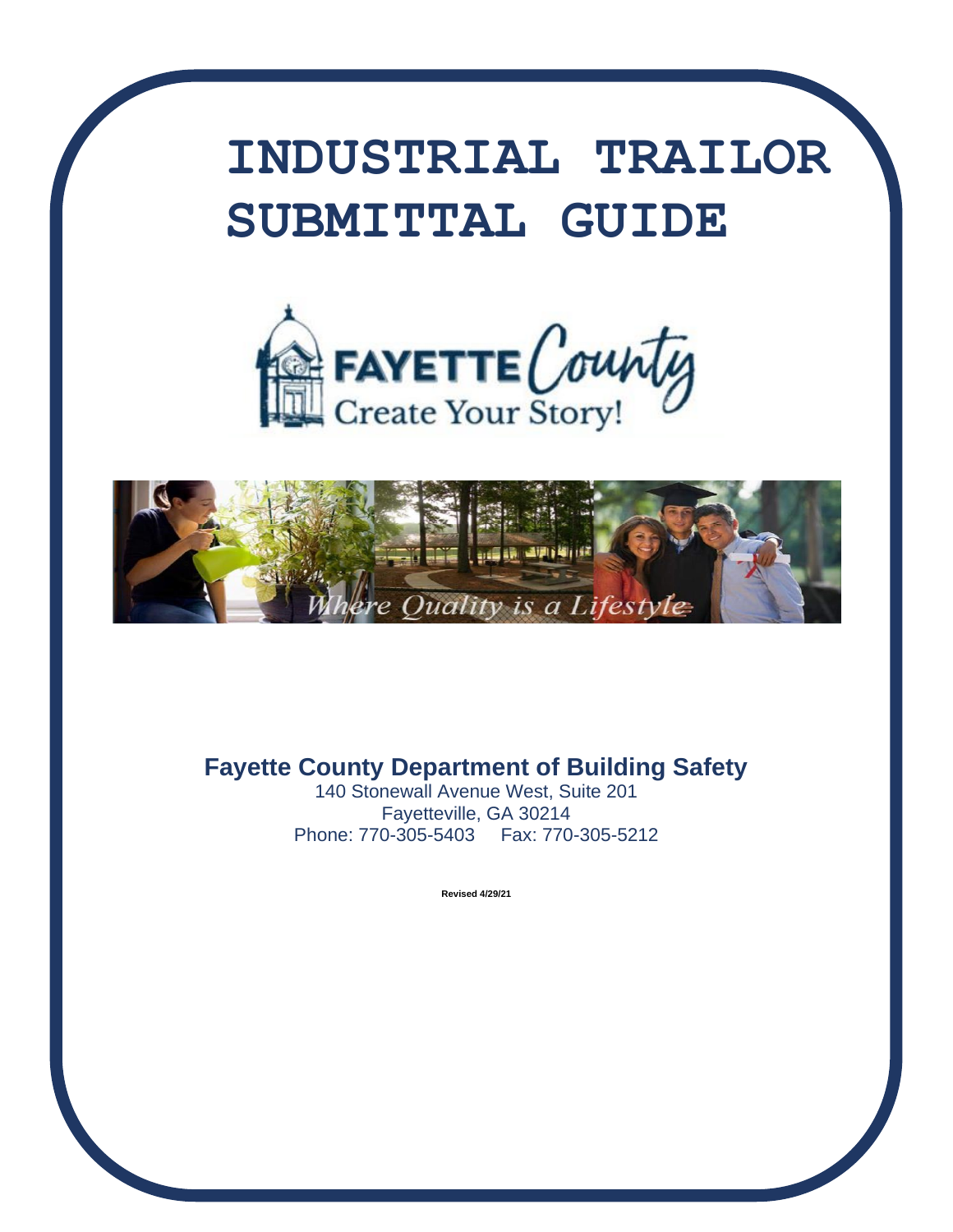## **INDUSTRIAL BUILDING**

#### **\*State Licensed Contractor (min. Residential Light) or Authorize Agent must apply for permit\***

#### **SUBMITTAL CHECKLIST**

Copy of Temporary Trailer permit from Planning & Zoning Dept. (770) 305-5421.

**Section 12** of the application must be provided.

**Copy of Business License if Company is Out of State.** 

Residential Light and/or General Contractors License copies as applicable.

Authorize Permit Agent form as applicable.

**Engineer Designed Plans –** Plans prepared & sealed by GA Design Professional.

**\_\_\_\_\_\_** Footing and anchoring details for the building - Plans prepared & sealed by GA Design Professional.

Deck plans (if a deck is included on permit) – must include framing and footing details.

#### Electrical Calculations.

- Affidavits for Electrical, Mechanical, Fuel Gas and Plumbing as applicable.
	- The Electrical Affidavit is always required.
	- The only exception for the mechanical is if the unit is self-contained.
	- The only exception for the plumbing is if there is no connection made at all.

Complete online application process using Sages.Gov

<https://www.sagesgov.com/fayettecounty-ga>

### **GENERAL REQUIREMENTS FOR Construction Plans**

- One (1) complete set of plans and supporting construction documents is required.
- Must be in permanent ink.
- All pages of the plans shall be on the same size paper. The minimum size of plans allowable is 11" x 17". Plans shall be firmly bound on one edge. Plans must be legible and clear for electronic imaging. **All plans and details are to be drawn to scale.**
- All construction documents must show in detail that the proposed work will be in accordance with the construction codes.

## **FEE SCHEDULE**

\$400.00 or \$0.42 X total square footage, whichever is greater, Plus a Plan Review fee of \$100.00 for Manufactured Home and \$500.00 for Industrial Building.